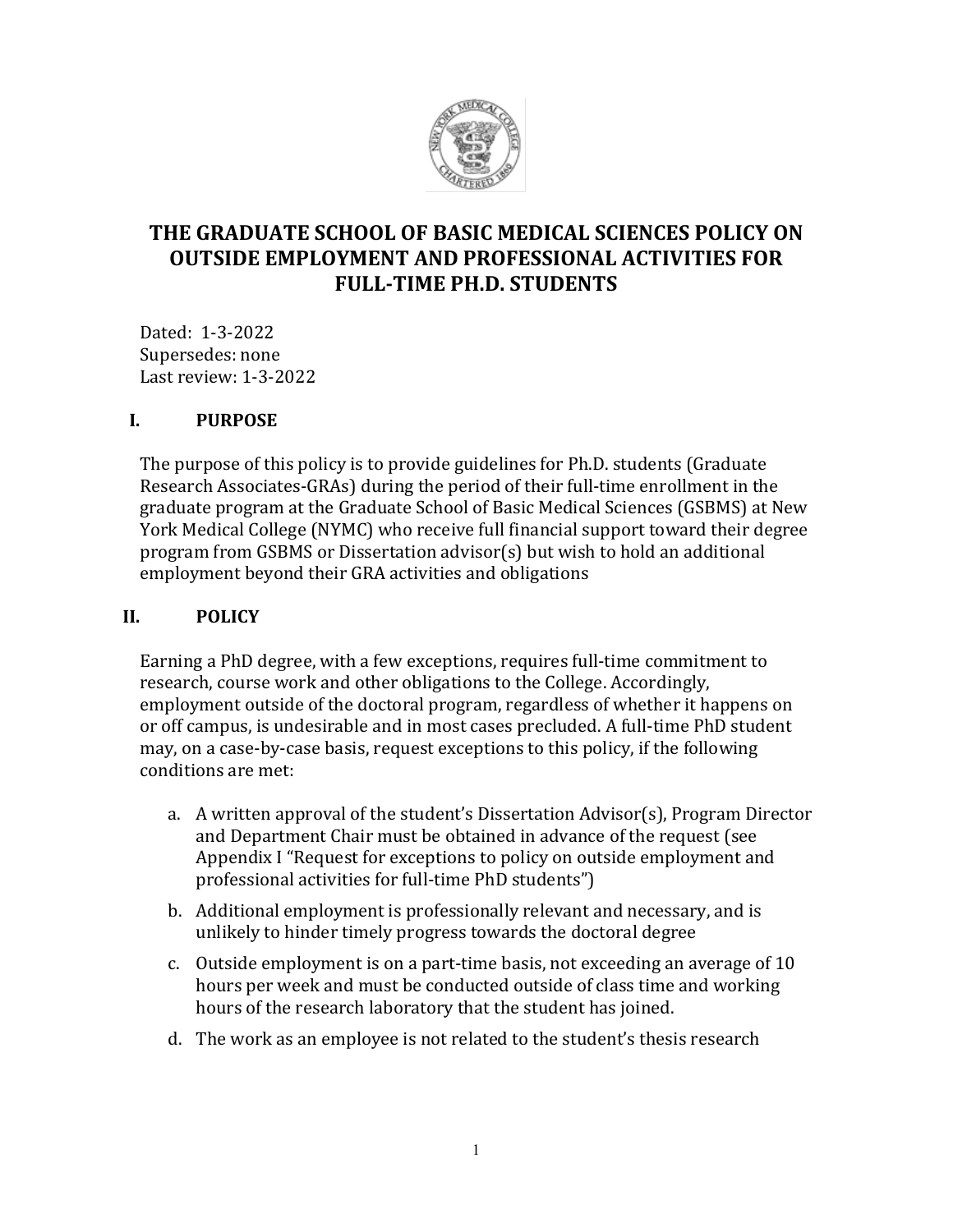e. International students will also need to provide appropriate work authorization from the Davis International Center, the U.S. Citizenship and Immigration Services (USCIS), or the J-1 program sponsor.

Engaging in paid work without approval or exceeding the hourly limit of outside part-time employment may lead to discontinuation of full-time Ph.D. status and revocation of the financial aid package (stipend, tuition waiver, or medical insurance) from GSBMS.

## **III. SCOPE**

This policy applies to full-time Ph.D. students who receive full financial support toward their degree program from GSBMS or Dissertation advisor(s) but wish to hold an additional employment beyond their GRA activities and obligations.

Students participating in paid teaching activities at NYMC/Touro or in outside institutions must comply with this Policy.

For PhD student who are supported by external research grants, fellowships, or awards, the policies of the funding agency will supersede this Policy.

## **IV. PROCEDURE**

Arrangements for additional part-time employment must be approved by the Dean of GSBMS. All students are expected to follow the Code of Conduct and Policy on Conflicts of Interest and Conflict of Commitment and other pertinent NYMC policies and regulations.

# **V. EFFECTIVE DATE**

This policy is effective immediately.

# **VI. POLICY MANAGEMENT**

| Executive Stakeholder: | Dean, Graduate School of Basic Medical Sciences, and<br>Assistant Dean for Ph.D. Programs |
|------------------------|-------------------------------------------------------------------------------------------|
| Oversight Office:      | Office of the Graduate School of Basic Medical Sciences                                   |